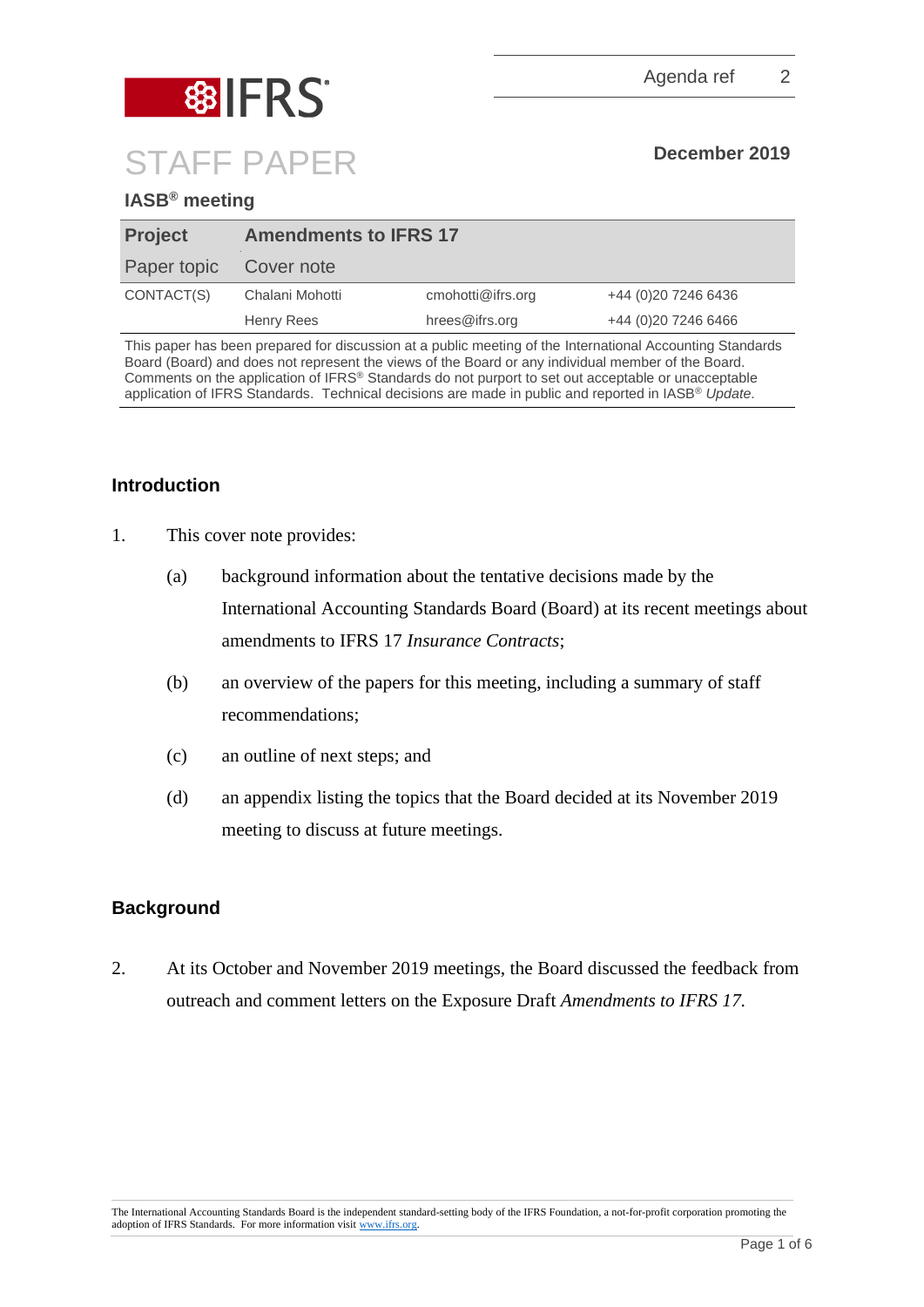- 3. In the light of that feedback, at its November 2019 meeting, the Board decided on its plan for redeliberating some of the matters raised by respondents on the Exposure Draft. The Board tentatively decided:
	- (a) the proposed amendments the Board will confirm at a future meeting without substantive redeliberation;
	- (b) the topics for which the Board will consider further the feedback from respondents; and
	- (c) the topics for which the Board will not consider further the feedback from respondents.
- 4. The Board noted that its tentative decision about the topics that it will not consider further should reduce uncertainty about any possible additional amendments to IFRS 17 and, therefore, limit disruption to implementation processes under way.
- 5. IFRS 17 is urgently needed to address many inadequacies in the wide range of insurance accounting practice used in applying IFRS 4 *Insurance Contracts* and significant implementation activities are underway. Accordingly, the Board decided that, in considering further the feedback from respondents, the Board will apply the same criteria that it applied when developing the Exposure Draft. The Board decided that any amendments to IFRS 17 must not:
	- (a) change the fundamental principles of the Standard because that would result in a significant loss of useful information for users of financial statements relative to that which would otherwise result from applying IFRS 17;
	- (b) unduly disrupt implementation already underway; or
	- (c) further delay the effective date of IFRS 17.
- 6. The Board noted that a small number of respondents included new concerns and implementation questions in their comment letters on the Exposure Draft. The staff will analyse the new concerns and implementation questions and report to the Board at a future meeting so that the Board can decide what, if any, action is needed to address them. The staff think that, at this stage, further changes to IFRS 17 are more likely to disrupt rather than help the implementation process. However, other action such as educational material might be appropriate to continue to support implementation of IFRS 17.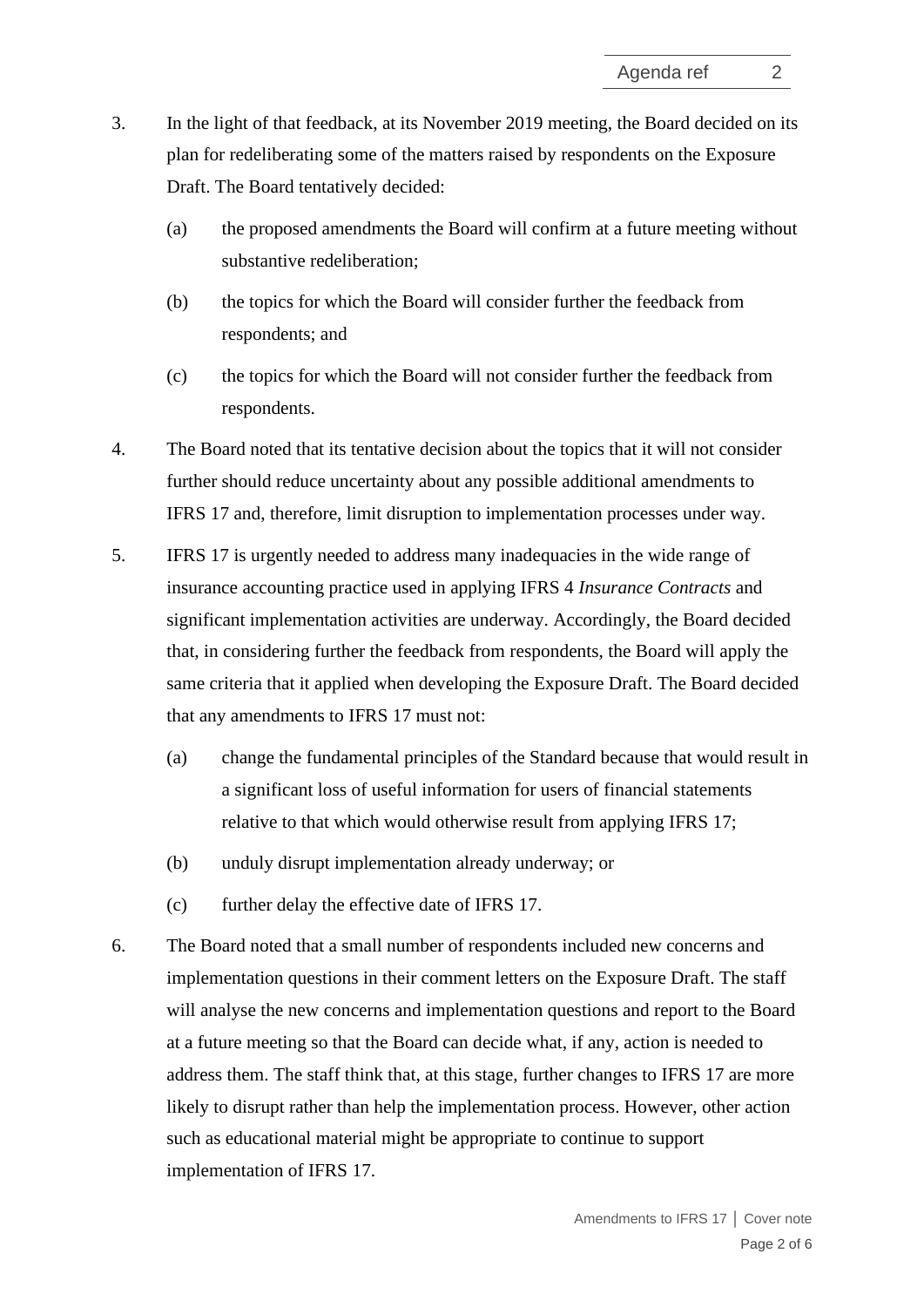# **Papers for this meeting and summary of the staff recommendations**

- 7. The papers for this meeting provide an analysis of the following topics:
	- (a) proposed amendments to confirm without substantive redeliberation—see Agenda Paper 2A *Proposed amendments to be finalised*;
	- (b) insurance acquisition cash flows—see Agenda Paper 2B *Expected recovery of insurance acquisition cash flows*; and
	- (c) reinsurance contracts held—see Agenda Paper 2C *Reinsurance contracts held—recovery of losses.*
- 8. The following paragraphs summarise the staff recommendations in these papers.

### *Proposed amendments to be finalised (Agenda Paper 2A)*

- 9. In Agenda Paper 2A the staff recommend the Board finalise the following amendments to IFRS 17 as proposed in the Exposure Draft:
	- (a) scope exclusion for loans;
	- (b) contractual service margin attributable to investment services—coverage units for insurance contracts with direct participation features;
	- (c) presentation in the statement of financial position—portfolio instead of group level;
	- (d) applicability of the risk mitigation option—reinsurance contracts held;
	- (e) transition reliefs for business combinations; and
	- (f) transition reliefs for the risk mitigation option—application from the transition date and the option to apply the fair value approach.

#### *Expected recovery of insurance acquisition cash flows (Agenda Paper 2B)*

- 10. In Agenda Paper 2B the staff recommend the Board:
	- (a) finalise the proposed amendment to IFRS 17 that would require an entity to allocate insurance acquisition cash flows that are directly attributable to a group of insurance contracts applying a systematic and rational method:
		- (i) to that group; and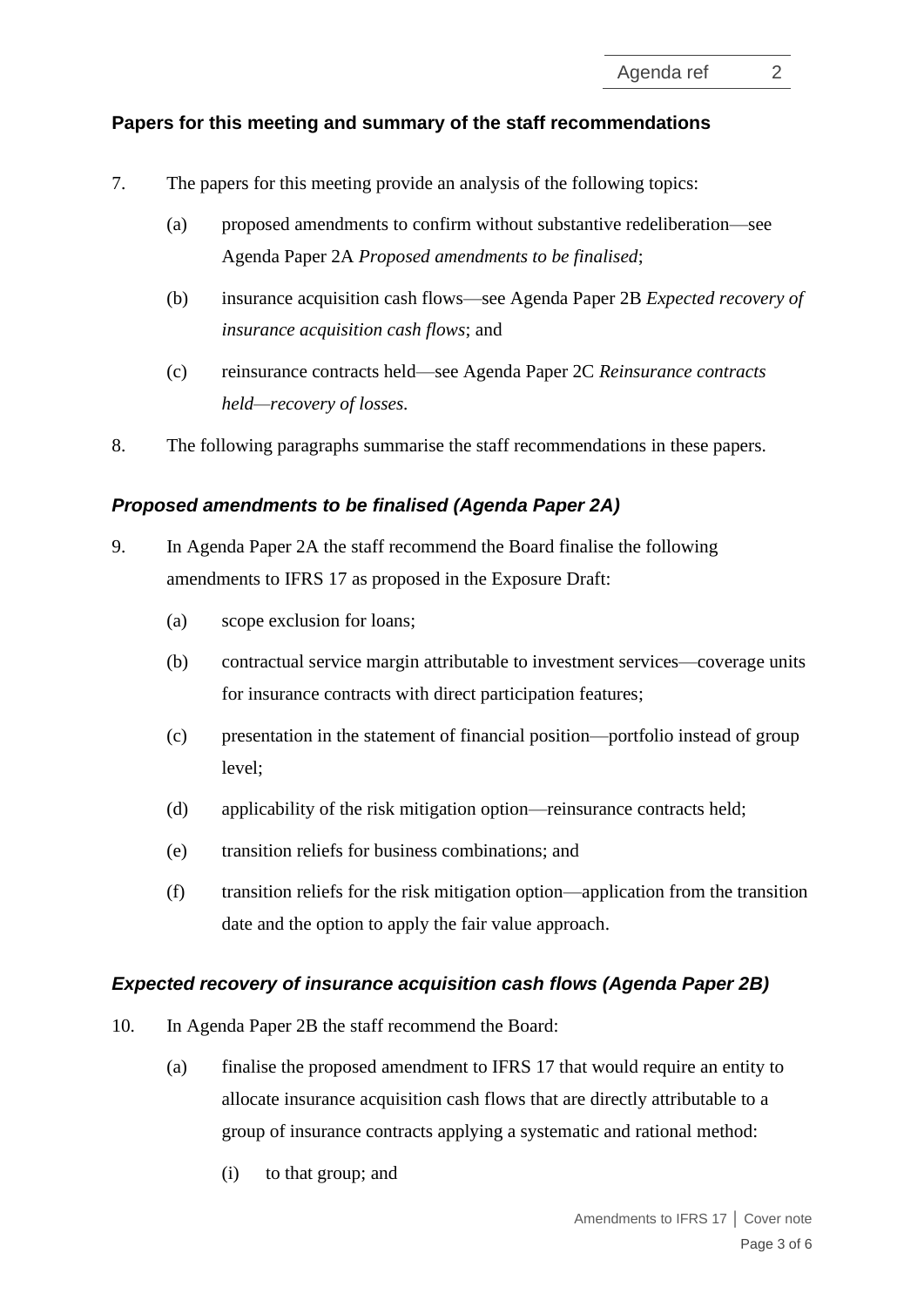- (ii) to any groups that include contracts that are expected to arise from renewals of the contracts in that group.
- (b) confirm that the unit of account for an asset for insurance acquisition cash flows is the group of insurance contracts to which those cash flows have been allocated.
- (c) finalise the proposed requirements for an entity to assess the recoverability of an asset for insurance acquisition cash flows if facts and circumstances indicate the asset may be impaired.
- (d) finalise the proposed requirements for an entity to disclose:
	- (i) a reconciliation from the opening to the closing balance of assets for insurance acquisition cash flows, showing separately any recognition of impairment losses and reversals of impairment losses; and
	- (ii) quantitative information, in appropriate time bands, about when an entity expects to derecognise an asset for insurance acquisition cash flows and include those cash flows in the measurement of the group of insurance contracts to which they are allocated.
- (e) retain, unchanged, the requirement in IFRS 17 for an entity to present any asset for insurance acquisition cash flows in the carrying amount of the related portfolios of insurance contracts issued.

### *Reinsurance contracts held—recovery of losses (Agenda Paper 2C)*

- <span id="page-3-0"></span>11. In Agenda Paper 2C the staff recommend the Board:
	- (a) extend the scope of the proposed amendment to IFRS 17 to require an entity to adjust the contractual service margin of a group of reinsurance contracts held, and as a result recognise income, when the entity recognises a loss on initial recognition of an onerous group of underlying insurance contracts, or on addition of onerous contracts to that group.
	- (b) amend the proposed calculation of the income, as a consequence of the extension of the scope of the proposed amendment, to require an entity to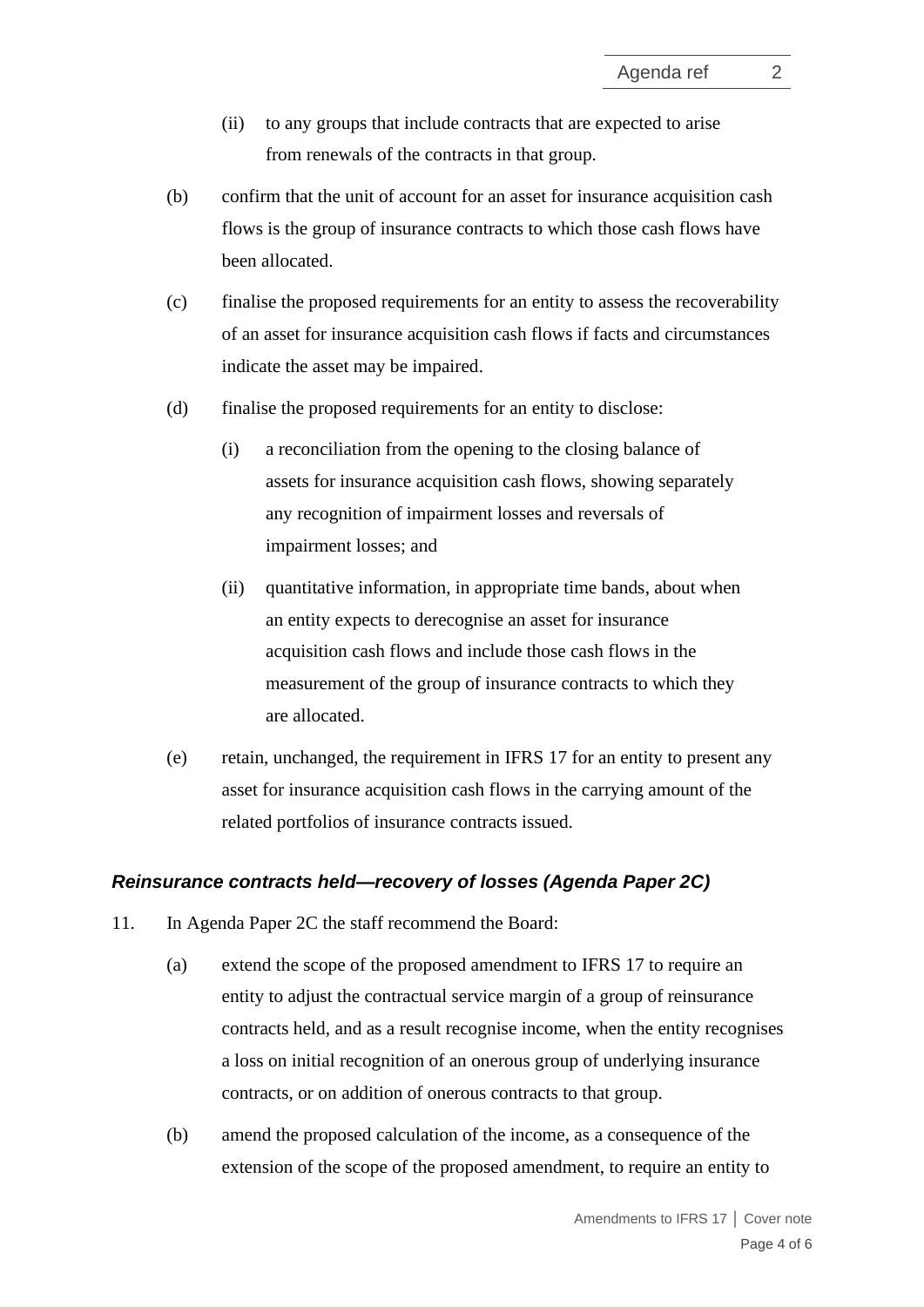determine the amount of a loss recovered from a reinsurance contract held by multiplying:

- (i) the loss recognised on the group of underlying insurance contracts; and
- (ii) the percentage of claims on underlying insurance contracts the entity expects to recover from the reinsurance contract held.
- (c) not add the proposed footnote to paragraph BC304 of the Basis for Conclusions on IFRS 17.
- (d) confirm that the amendment to IFRS 17 described in paragraph [11\(](#page-3-0)a) of this paper would apply only when the reinsurance contract held is recognised before or at the same time as the loss is recognised on the underlying insurance contracts.
- (e) clarify, in the final amendments to IFRS 17, that paragraph  $66(c)(ii)$  of IFRS 17—for subsequent measurement of a group of reinsurance contracts held when a group of underlying insurance contracts become onerous applies when underlying insurance contracts are measured applying the premium allocation approach.

#### **Next steps**

- 12. The staff expect to present papers to the Board on the remaining topics for discussion at future meetings. The staff anticipate presenting a paper to the Board regarding the proposed effective date of IFRS 17 and the proposed extension of the IFRS 9 *Financial Instruments* temporary exemption in IFRS 4 towards the end of redeliberations.
- 13. The staff expect that the timetable will allow sufficient time for the Board to consider further the feedback on the remaining topics and to finalise any resulting amendments, in line with the Board's plan as stated in the Exposure Draft, in mid-2020.